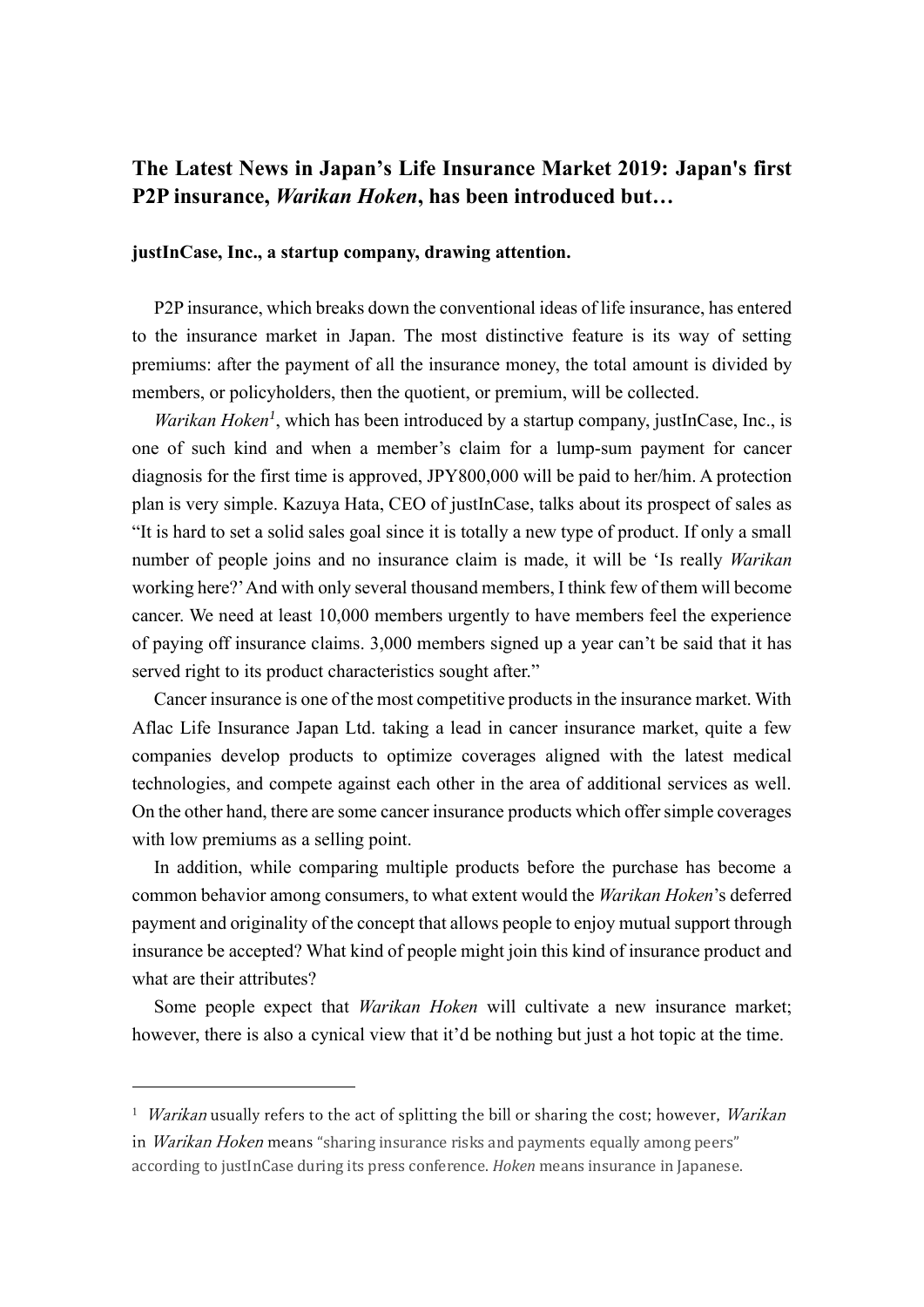Truth be told, "Confusion" might be the word to describe the attitude of the life insurance industry toward this product, being unable to imagine how this new innovation can fit within the market.

Let me talk more details about justInCase, Inc.

With a vision, making insurance interactive, the company operates InsurTech business to aim to transform the insurance business with technology.

The company was established in December 2016. In 2018, it started business as a Small Amount and Short Term Insurance Provider. In July of the same year, the company released its first product, *Sumaho No Hoken*, smartphone insurance, followed by *Ichinichi Kega Hoken,* on demand accidental insurance, in August 2019.

*Warikan Hoken*, Japan's first P2P insurance, was introduced on January 28, 2020. During the press conference on the release date, CEO Kazuya Hata showed his confidence as "I take pride on this product which makes insurance interactive so that it allows people to feel the joy of mutual support through the insurance."

CEO Hata has worked for an actuarial consulting firm Milliman Inc.; his duties included a calculation of policy reserves. He also has worked for some investment and reinsurance companies, where he was responsible to provide insurance companies with services such as product development, risk management and ALM.

### **Deferred payment and splitting cost, but a cap on premiums.**

CEO Hata pointed out three distinctive features that differentiate *Warikan Hoken* from other conventional insurance products during the press conference on January 28.

- ① Pay premiums later
- ② Monthly premiums fluctuate in accordance with the amount of insurance claims. If there is no claim filed, no premiums will be collected following month.
- ③ Disclose the management fee.

The protection is only against cancer, including intraepithelial carcinoma, and when a diagnosis is confirmed for the first time, a lump-sum payment will be made for JPY800,000. However, there is a waiting period of two months.

The premium payment, which can be said to be the most distinctive feature, is calculated by splitting the cost and collected later.

To be more specific, justInCase pays for insurance money first to a member who becomes cancer and files a claim, then the total amount of the payment and management fee will be divided by the rest of the members to calculate the premium.

For example, let's say there are 10,000 members in April, of which 2 members who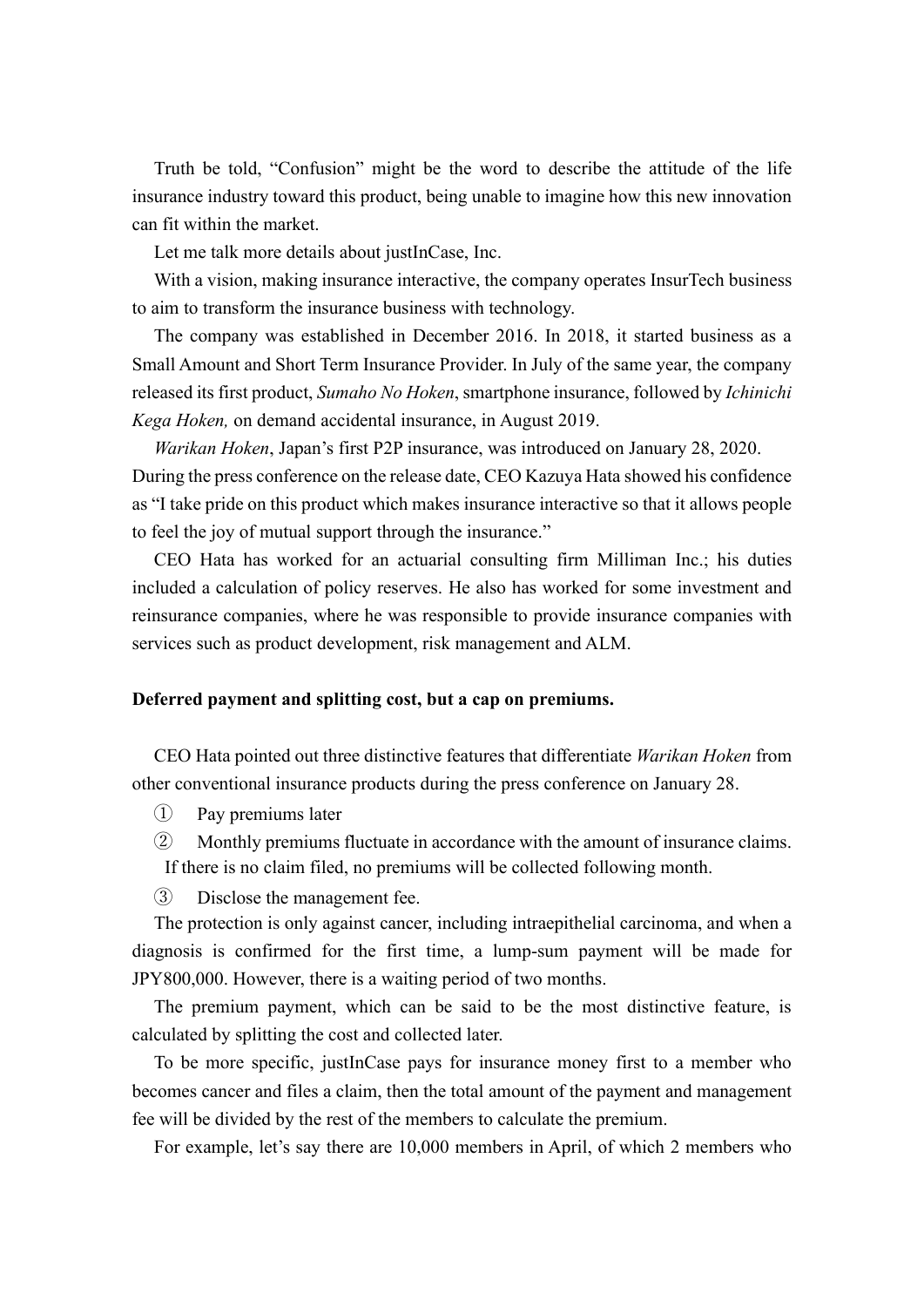have been diagnosed as cancer file a claim in the same month. If a claim is legit and approved, a lump-sum payment of JPY800,000 will be paid to a claimant. If both claims are approved, JPY1,600,000 will be paid.

Premiums for May will be JPY229 as the total amount of insurance payment, which is JPY1,600,000 in April, and the management fee are divided by 9,998 members.

This kind of calculation is repeated every month and with the simple calculation, if there are 4 members received insurance money, the premium will be twice as much as JPY229. Premiums fluctuate every month. Concerns arise as such increase in premiums associated with the increase in the insurance payouts could be a reason for some people to cancel the policy.

CEO Hata explains that justInCase would take a risk and place a cap on premiums by age group; for example, JPY500 is a maximum premium for the age group between 20 and 39.

As for the maximum premiums set for those aged 40 and above are: JPY990 for those aged between 40 and 54 and JPY3,190 for those aged between 55 and 74. These maximum premiums are equivalent to the level of gross premiums of similar products.

Management fee is set as 30% of premiums in the above example; however, the more people joins, the less it becomes. Starting at 35%, it decreases 1% for every 2,000 members joining and if the number of members reaches 20,000, it will be 25%.

Of course, the number of members is disclosed. "With how many people do we split the cost? Members have the right to know about it. This is also important, and it leads to visualization of mutual support," said CEO Hata.

On the other hand, as for the information about the member who receive the benefit, only age, sex, and the type of cancer will be disclosed. For example, members can see the information through their smartphones such as JPY800,000 was paid to a 29-year-old female who has been diagnosed as intraepithelial carcinoma.

# **Almost fraudulent free cancer insurance.**

While developing *Warikan Hoken*, justInCase sought after China's *Xian Hu Bao* as a reference work.

*Xian Hu Bao* is operated by Ant Financial, a subsidiary of Alibaba Group Holdings. It covers specified diseases such as cancer, acute myocardial infarction and stroke. Conditions to participate in the program include the score of at least 600 of Zhima Credit or Sesame Credit, a private credit scoring system developed by Alibaba.

Alipay is accepting applications and one year from October 2018, more than 10 million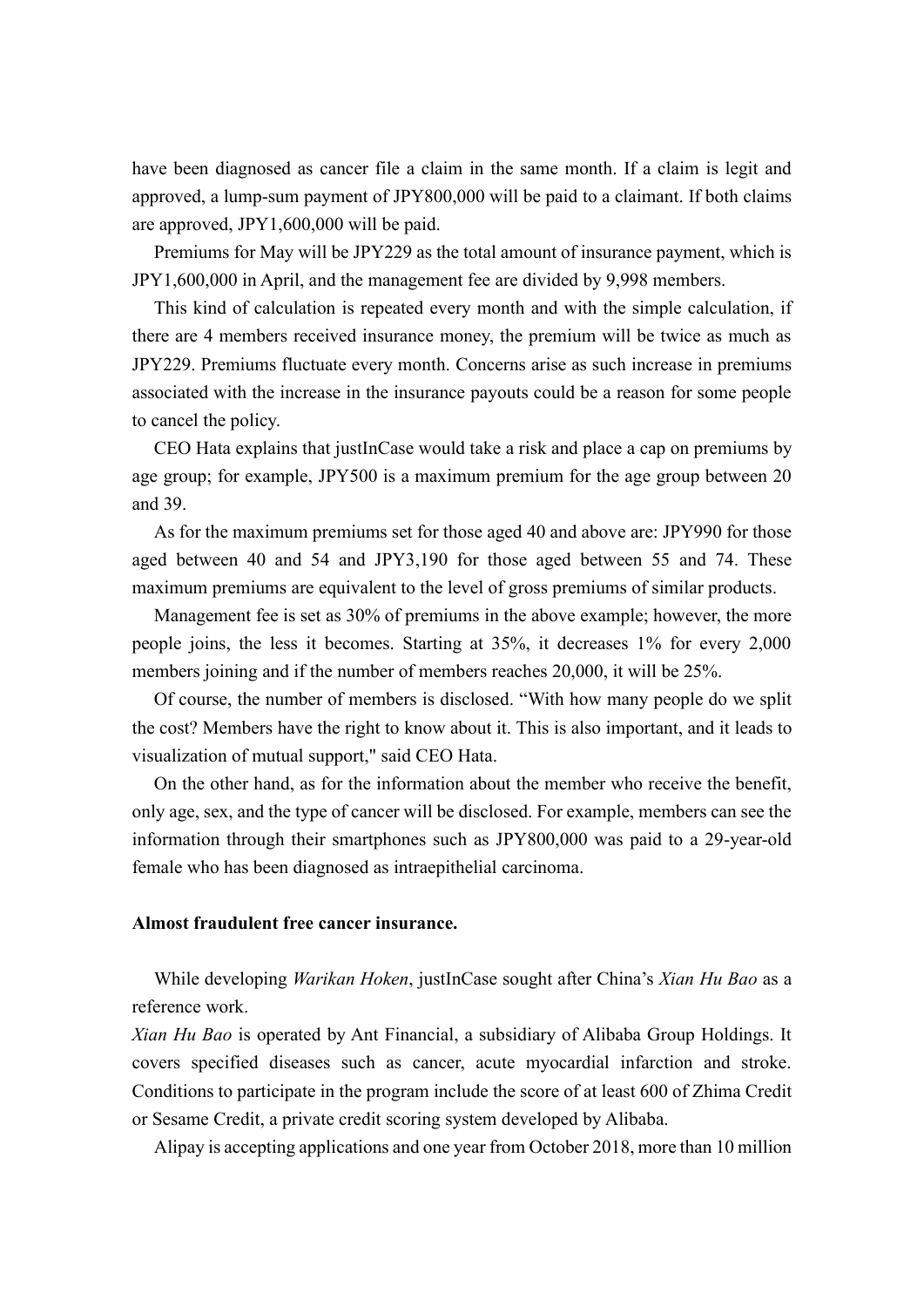people joined the program. Its sales target is set at 30 million people in 2 years. Members comprise a risk pool by age and when a cause of payment has arisen, members in the pool make assessment and the payment is equally shared among all the members by agreement. RMB188 a year is set as the upper contribution limit.

Unlike *Xian Hu Bao*, *Warikan Hoken* covers only cancer.

"We wanted to keep it simple. Breaking something or committing suicide can be done at one's own will, but becoming a cancer is something beyond one's control. We chose cancer insurance because it is one of the hardest to make fraudulent claims," explained CEO Hata.

As for the reason not to have adopted the system where members access claims, CEO Hata said "At this moment, we can't find any reason to introduce the system. Once again, we want keep it simple and we think the risk of fraudulent claims is extremely low."

#### **8 partner companies supporting sales.**

While its sales is hard to forecast, CEO Hata came out with the strategy to work with partner companies.

"We do not have capital strength so that to reach consumers, we need support from partners. We want as many consumers as possible to know about this product through the partner companies that share the philosophy of *Warikan Hoken*," said CEO Hata.

Eight companies listed as the partner companies are Advance Create Co., Ltd., SBI Nihon SSI Co., Ltd., CrowdWorks Inc., Shinsei Bank, Limited, Zurich Small Amount and Short Term Insurance Ltd., DeNA Co., Ltd., Nippon Life Insurance Company and LINE Financial Corporation.

Among those eight partner companies, Nippon Life Insurance Company, Japan's leading life insurance company, stands out.

During the press conference on January 28, an attendant from Innovation Development Office of Nippon Life states "This is a new insurance scheme which started to show its existence remarkably overseas. I am very curious how it is accepted in Japan's insurance market."

Nippon Life assigned its subsidiary agency to handle *Warikan Hoken*. A sales rep at the agency provides the information to a client and refers him/her to justInCase's app.

"It is very new to all of us. While we deepened discussions beforehand, CEO Hata requested our cooperation because the sound development of the market and the stable business operation, which is Nippon Life's strength, are required. We make sure to provide solid support accordingly," stated Nippon Life about their basic stance.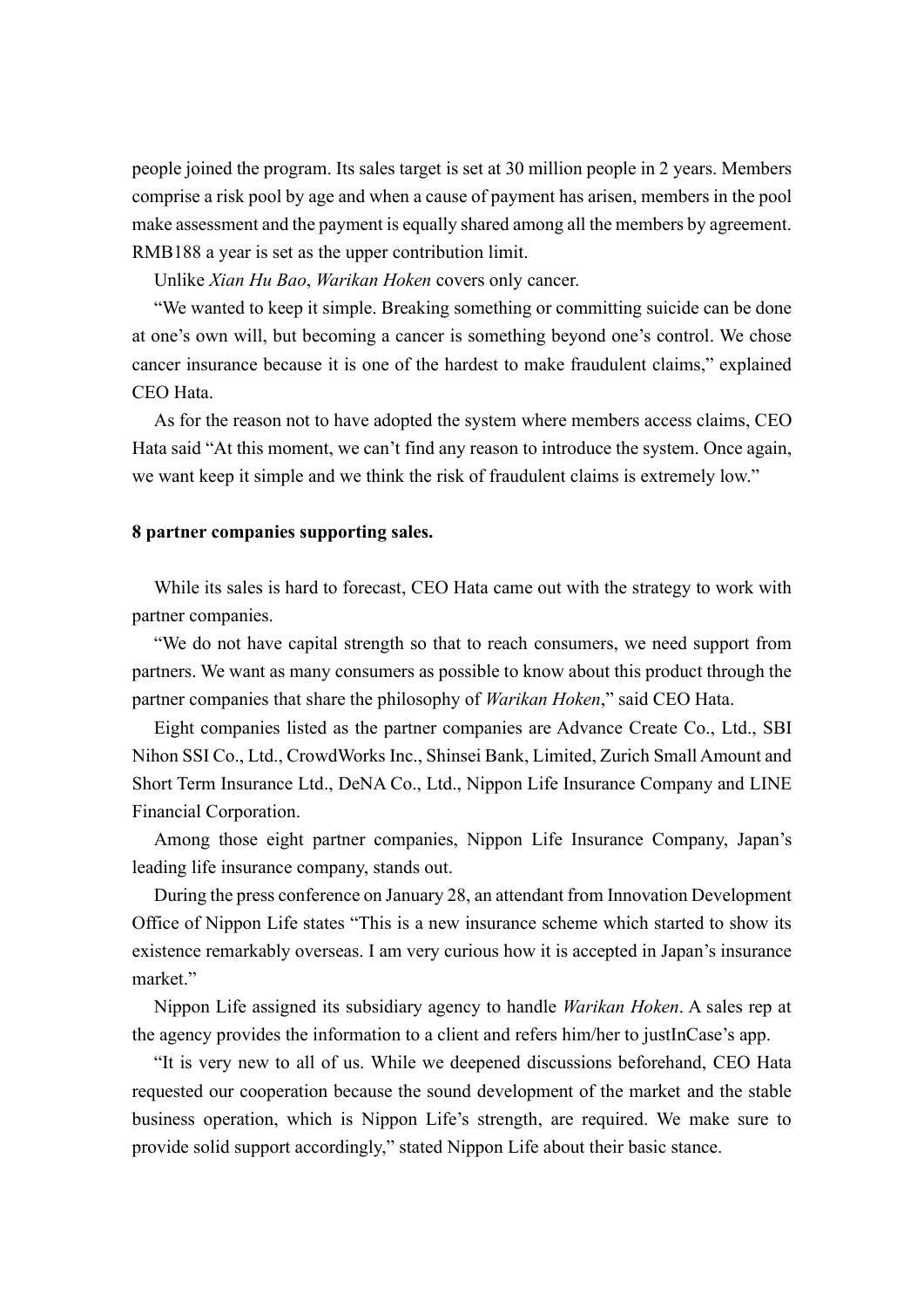Other partner companies also left comments as follows to support justInCase.

"Mutual support is a starting point of insurance. We'd like many customers to experience the excellence of insurance. SBI Group is also an investor, thereby we as a whole group would like to support *Warikan Hoken*." (SBI Nihon SSI Co., Ltd.)

"*Warikan Hoken* is not just new only for the use of technology but also its initiative that participants support healthcare by helping each other. We expect its success." (DeNA Co., Ltd.)

"We operate an online platform, which provides matching services for individuals who seek work and employers who seek individuals to work for their projects. Currently we have 3.16 million registered individuals. While the workstyle becomes more flexible and diversified, we would like to expand this new type of insurance and something new together with justInCase." (CrowdWorks Inc.)

With such strong support from the partner companies, "Conceptually speaking, *Warikan Hoken* is the mutual support among all the insured and the insurance company. By sharing risks with the insured, we are able to develop products that have never been developed before. I would like to expand this new product by cooperating with life and non-life insurance companies," said CEO Hata of his ambition.

# **First P2P pet insurance trial.**

Finally, let me introduce a pet insurance version of P2P insurance. rakanu inc. and Frich Inc. are developing P2P insurance-type breed-specific pet insurance which optimize protection coverages according to a breed of dogs.

Owners form groups by breed and chose insurance designed for a specific breed. The companies aim to launch the product in the market within 2020.

Both companies talk about the backdrop of developing the service as "When owners opt to purchase insurance for their dogs, it sometimes is very hard for them to purchase generic products because each breed has genetically different characteristics. For example, some breeds are susceptible to eye related disease and another breed might have sensitive skin or back leg weakness."

rakanu operates the Internet media specialized in specific breed such as French bulldogs, providing the right knowledge to prevent or prepare for the illness and injury susceptible by a given breed, as well as the know-hows to raise and discipline this breed of dogs.

Frich provides platform services which allows social network friends to easily form groups on the web or smartphone for mutual support.